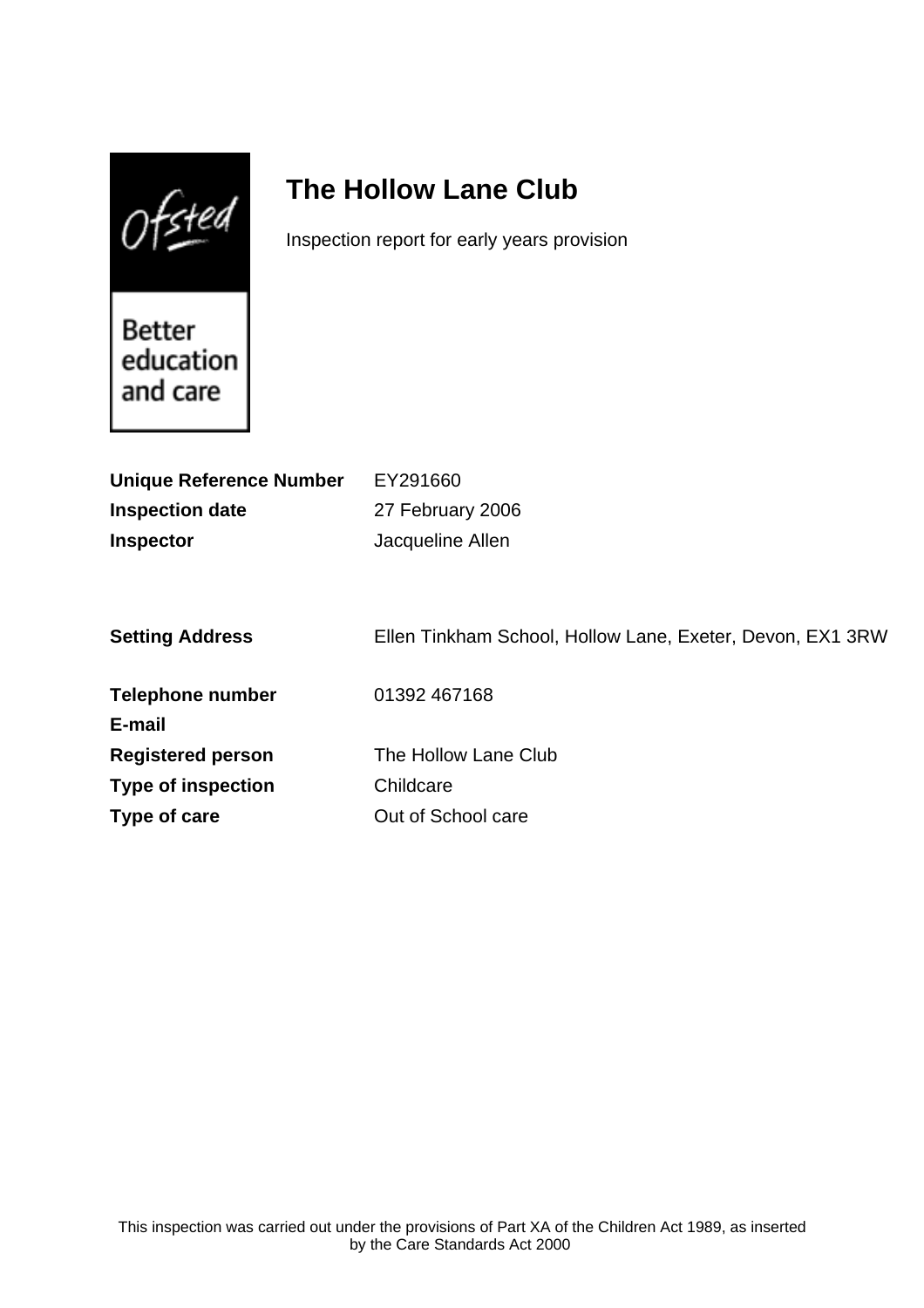## **ABOUT THIS INSPECTION**

The purpose of this inspection is to assure government, parents and the public of the quality of childcare and, if applicable, of nursery education. The inspection was carried out under Part XA Children Act 1989 as introduced by the Care Standards Act 2000 and, where nursery education is provided, under Schedule 26 of the School Standards and Framework Act 1998.

This report details the main strengths and any areas for improvement identified during the inspection. The judgements included in the report are made in relation to the outcomes for children set out in the Children Act 2004; the National Standards for under 8s day care and childminding; and, where nursery education is provided, the Curriculum guidance for the foundation stage.

The report includes information on any complaints about the childcare provision which Ofsted has received since the last inspection or registration or 1 April 2004 whichever is the later.

## **The key inspection judgements and what they mean**

Outstanding: this aspect of the provision is of exceptionally high quality Good: this aspect of the provision is strong Satisfactory: this aspect of the provision is sound Inadequate: this aspect of the provision is not good enough

For more information about early years inspections, please see the booklet Are you ready for your inspection? which is available from Ofsted's website: www.ofsted.gov.uk.

# **THE QUALITY AND STANDARDS OF THE CARE**

On the basis of the evidence collected on this inspection:

The quality and standards of the care are satisfactory. The registered person meets the National Standards for under 8s day care and childminding.

## **WHAT SORT OF SETTING IS IT?**

The Hollow Lane Club registered in 2005. It operates from the Ellen Tinkham School in Exeter and has the use of a range of classrooms, the school hall and the outdoor play area. Children attending the club come directly from the school which caters for children with special needs. The holiday playscheme also caters for siblings of children attending. The after school facility runs on a Monday from 15:30 to 18:30 and on Saturday 10:00 to 16:00, term-time only. The playscheme runs for two weeks in the summer and during Christmas and Easter as available.

The club are registered for a maximum of 30 children between the ages of 3 and 8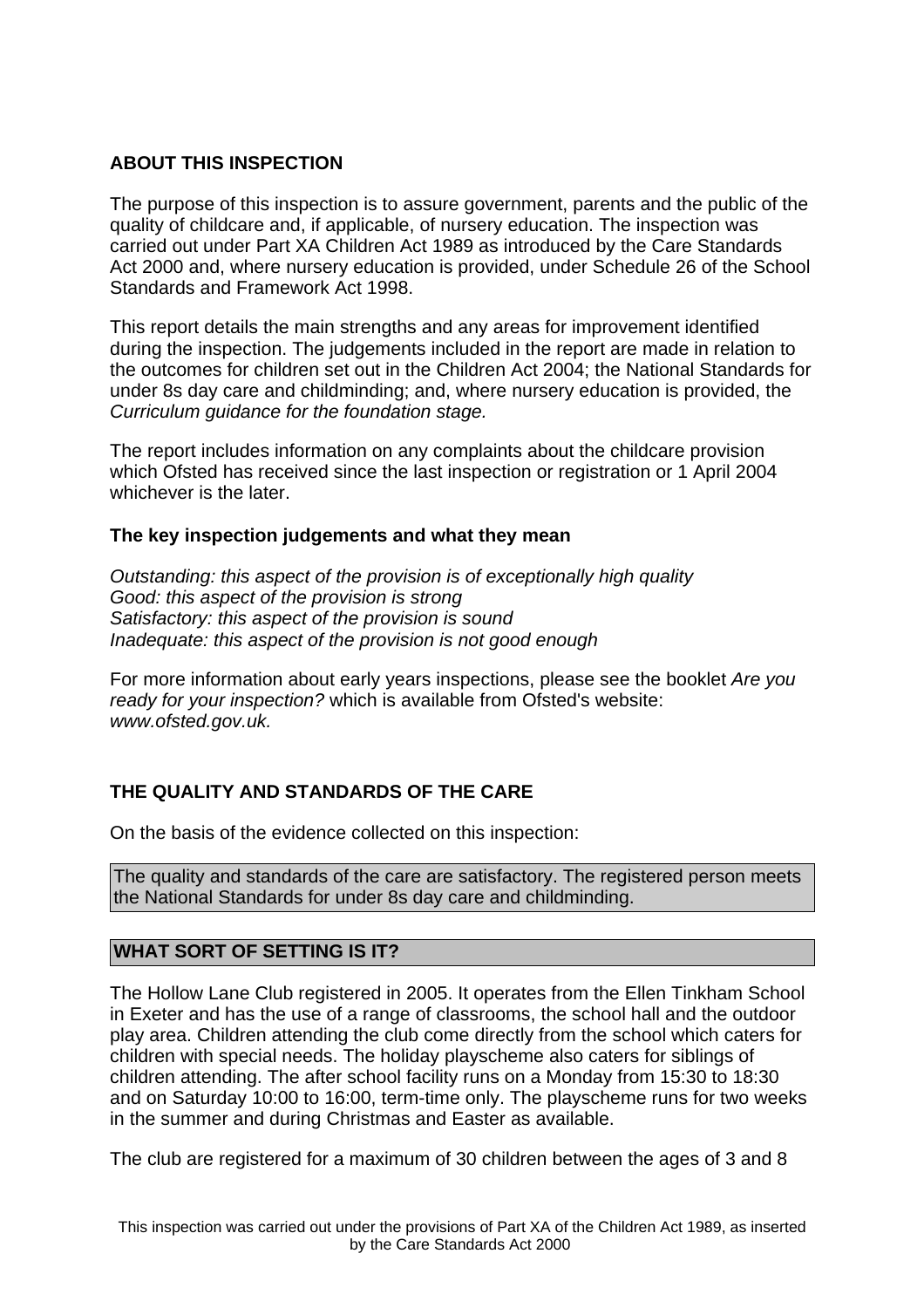years, although they also accept children up to the age of 19 years. The after school facility currently have 2 children under 8 years on roll. The Saturday club and playscheme were not inspected at this time.

Staff at the termly sessions are current employees of the school. Of the 5 staff, one has almost finished a level 3 qualification in care and all are booked to start a level 3 in playwork.

#### **THE EFFECTIVENESS OF THE PROVISION**

#### **Helping children to be healthy**

The provision is satisfactory.

Children are learning about effective hygiene practices through the staff's role modelling and appropriate observations of children's practices. For example, staff notice when children put utensils into their mouth during a cooking activity and promptly take them away to be washed. Children independently wash their hands before eating and after using the toilet, using liquid soap and individual paper towels.

Children are protected from cross-infection as a clear policy is shared with parents which excludes sick children. Of the five staff, three hold valid first aid certificates and first aid boxes are checked regularly. Children's medication needs are well understood and effective procedures to follow in emergency situations are recorded. However, children's welfare is compromised by the lack of detail in accident records.

Children's healthy eating is effectively promoted through the choice of healthy snacks, such as, fruit and the wide range of nutritional food supplied for tea. For example, menus are shared with parents which include boiled egg with toast, tuna and sweetcorn rolls and vegetable sticks and cheese and tomato homemade naan bread pizza. Children's individual dietary needs are met as staff keep confidential records and parents always have the option of providing their own food. As children attending are not always aware when they may want a drink or be able to indicate if they do, staff ensure that children are given drinks twice throughout the three hour session, which ensures they are not thirsty.

Children regularly enjoy physical activity both in the main hall and outdoors. Children take big steps, small steps and quick steps in time to the tambourine then stop when the music does, on a safety mat.

#### **Protecting children from harm or neglect and helping them stay safe**

The provision is satisfactory.

Children are familiar with the school premises, which helps them stay safe and have adequate space to meet their individual needs. Children are well supported by the use of suitable equipment and resources, such as specialised chairs to enable children to sit safely at a table. Children are able to safely access resources from low-level storage units.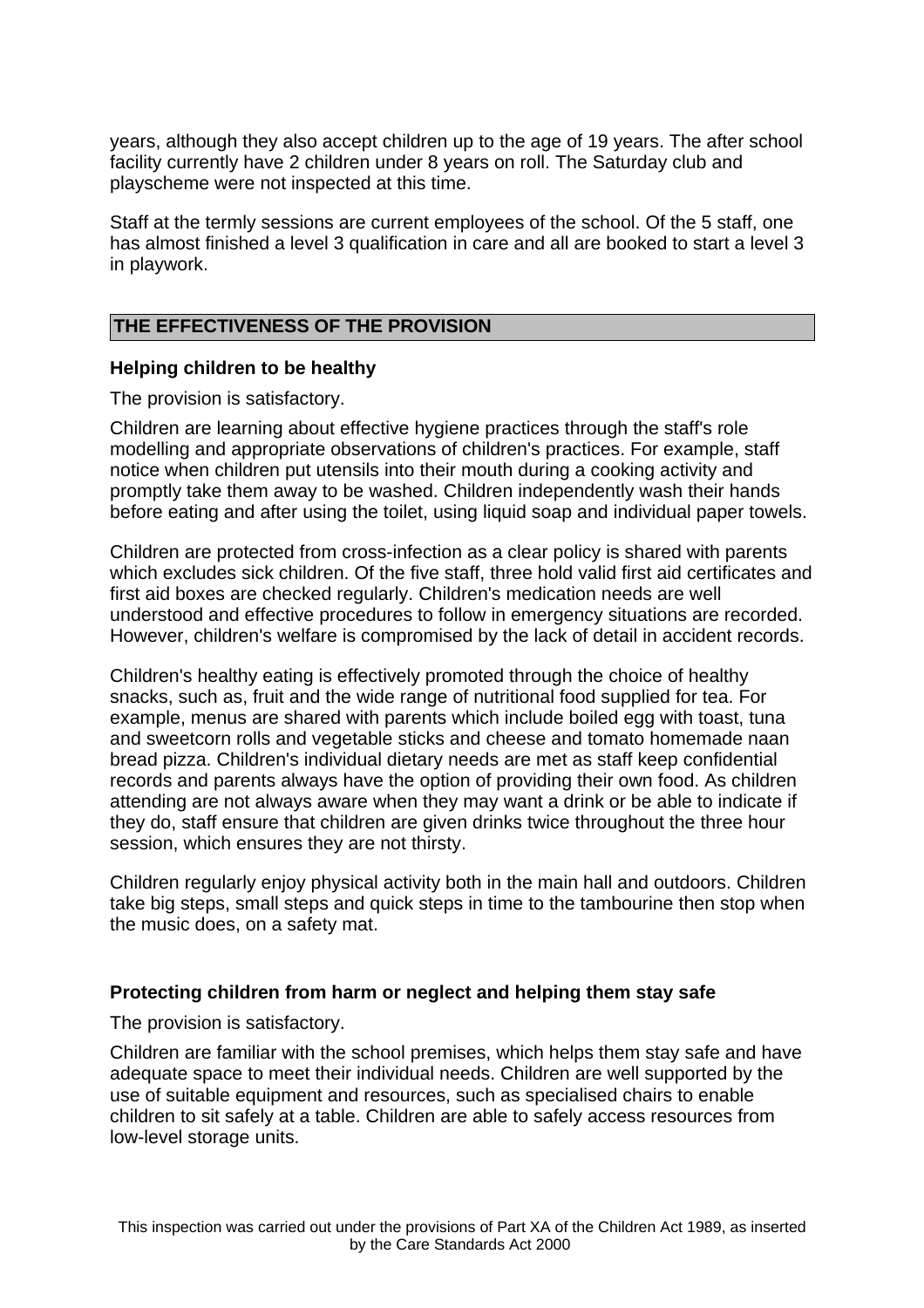Children are learning about their own safety through effective explanations by staff. For example, children are reminded to sit still on their chairs because if they wander about they may be knocked over by someone coming in through the door. However, risk assessments are not personal to the setting and do not identify all potential hazards. Children and staff practise regular emergency evacuation procedures, however the club's own personal procedure is not displayed and fire drills are not recorded. In addition, visitors are not signed in and out of the premises to ensure children's safety.

Children's welfare is adequately safeguarded as the child protection policy sets out clear responsibilities and recommendations of good practice. However, it does not include a procedure to follow if allegations are made against staff.

## **Helping children achieve well and enjoy what they do**

The provision is good.

Children participate in a good range of planned activities, such as drawing, playing board games, trampolining, parachute games, cooking, construction, craft activities, nature walks and outdoor play. Children make choices in their play from the wide range of activities on offer at each session. They are split into small groups and ably supported by trained staff who encourage children in their independence skills. For example, during a cooking activity children are expected to attempt to wash their hands, put on their aprons and roll up their sleeves themselves. Children sign their choice of lemon or honey on their pancake at the staff's request.

Children interact well with staff who continually ask open-ended questions, such as, "which one do you like best?". Staff skilfully relate activities to children's individual stage of development and offer good opportunities for children to practise essential skills like hand/eye co-ordination and counting.

## **Helping children make a positive contribution**

The provision is satisfactory.

Children's individual needs are well known by the experienced staff team who also work within the school and provide continuity of care for children. Children have access to a wide range of the school's resources which reflect diversity. Children benefit from the regular training which staff receive and the support both from the school and parents. Children are treated as individuals and are ably supported to partake in all activities. Staff provide 1:1 support for children as necessary and help them sit, stand, walk and run to ensure they can join in with the activities on offer. Children's particular needs are well documented along with details of any medication they are on, allergies and hospital number. Children with complex needs have specific procedures to follow to seek medical treatment and all parental consents are on file.

Children mainly receive clear, consistent messages from the staff team who offer clear explanations on why certain behaviour is unacceptable. Children's behaviour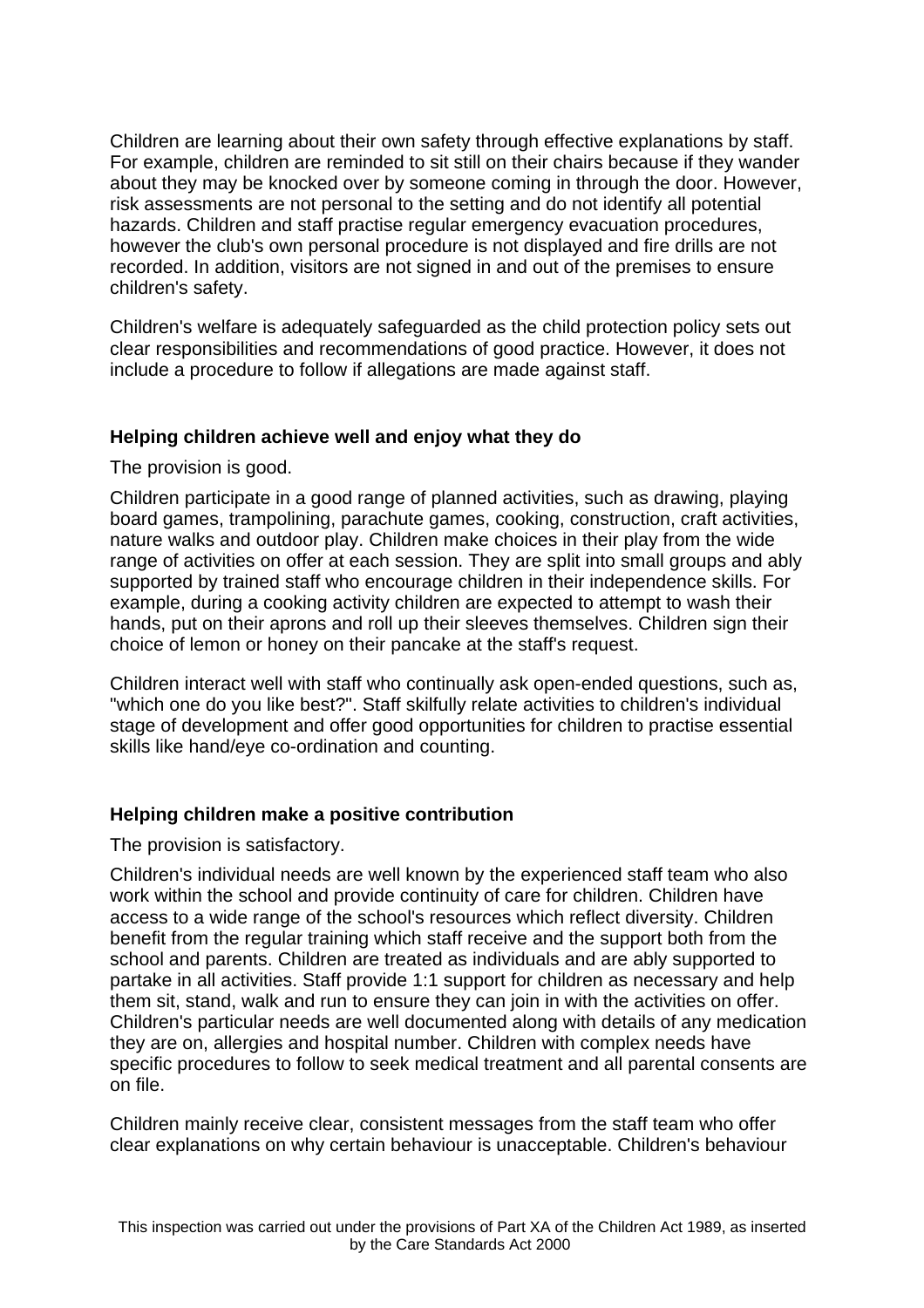incidents are appropriately recorded and shared with parents including those requiring physical restraint. Staff generally praise children's achievements.

Children participate in helping staff record what they have done in the daily diary. This includes photos of children and evidence of their work which is shared with parents. Children benefit from an effective partnership with parents and staff as both are proactive at informing each other about children's needs to ensure continuity of care. However, the complaints procedure has not been updated to fully inform parents.

## **Organisation**

The organisation is satisfactory.

The setting meets the needs of the range of children for whom it provides. Children and staff's daily attendance is accurately recorded. This shows the high ratios of staff to children to ensure children receive the appropriate support. However, visitors to the premises are not recorded. Staff deploy themselves well and are confident in their roles. Recent appraisals have identified the need for staff training which has now been booked. Staff generally have a sound knowledge of the National Standards and are aware of the significant changes and events which necessitate informing Ofsted, for example, the recent committee change and when the current supervisor commences her maternity leave. Some policies and procedures have not been updated, in particular: child protection; recruitment; and complaints in line with the new addendum to the National Standards. Some documentation is missing or lacks sufficient detail, such as, accident records, risk assessments and a fire log.

## **Improvements since the last inspection**

Not applicable.

## **Complaints since the last inspection**

There have been no complaints made to Ofsted since registration.

The provider is required to keep a record of complaints made by parents, which they can see on request. The complaints record may contain complaints other than those made to Ofsted.

# **THE QUALITY AND STANDARDS OF THE CARE**

On the basis of the evidence collected on this inspection:

The quality and standards of the care are satisfactory. The registered person meets the National Standards for under 8s day care and childminding.